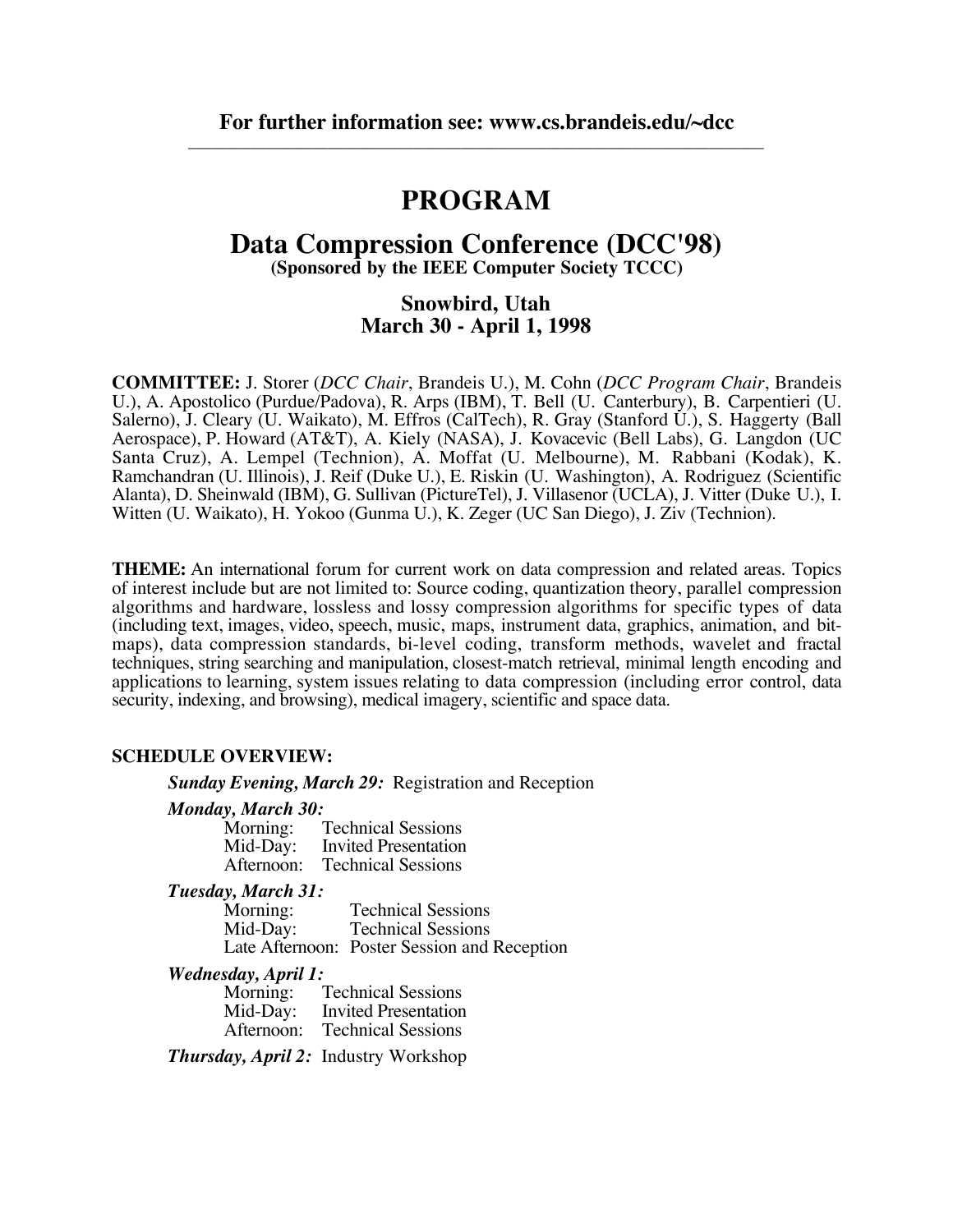# **SUNDAY EVENING**

Registration / Reception, 7:00-10:00pm (Golden Cliff Room)

# **MONDAY**

**Welcome:** 7:45am

**Session 1:** 8:00am - 10:05am

8:00am "Piecewise Integer Mapping for Arithmetic Coding" *Lang Stuiver and Alistair Moffat* University of Melbourne

8:25am

"The Z-Coder Adaptive Binary Coder" *Leon Bottou, Paul G. Howard and Yoshua Bengio* AT&T Labs, Universite de Montreal

8:50am

"Compression of Sparse Matrices by Arithmetic Coding" *Timothy Bell and Bruce McKenzie* University of Canterbury

9:15am "Fast Convergence with a Greedy Tag-Phrase Dictionary" *Ross Peters and Tony C. Smith* University of Waikato

9:40am "Tag Based Models of English Text" *W.J. Teahan and John G. Cleary* University of Waikato

**Break:** 10:05am - 10:30am

**Session 2:** 10:30am - 12:35pm

10:30am "Practical Multi-Resolution Source Coding: TSVQ Revisited" *Michelle Effros* The California Institute of Technology

10:55am

"Quantization, Classification, and Density Estimation for Kohonen's Gaussian Mixture" *Robert M. Gray, Karen O. Perlmutter and Richard A. Olshen* Stanford University

11:20am

"On the Performance of Vector Quantizers Empirically Designed From Dependent Sources" *Assaf J. Zeevi* Stanford University

11:45am "Successfully Refinable Trellis Coded Quantization" *Hamid Jafarkhani and Vahid Tarokh* AT&T Labs

12:10pm "Embedded Trellis Coded Quantization" *Hugh Brunk and Nariman Farvadin* University of Maryland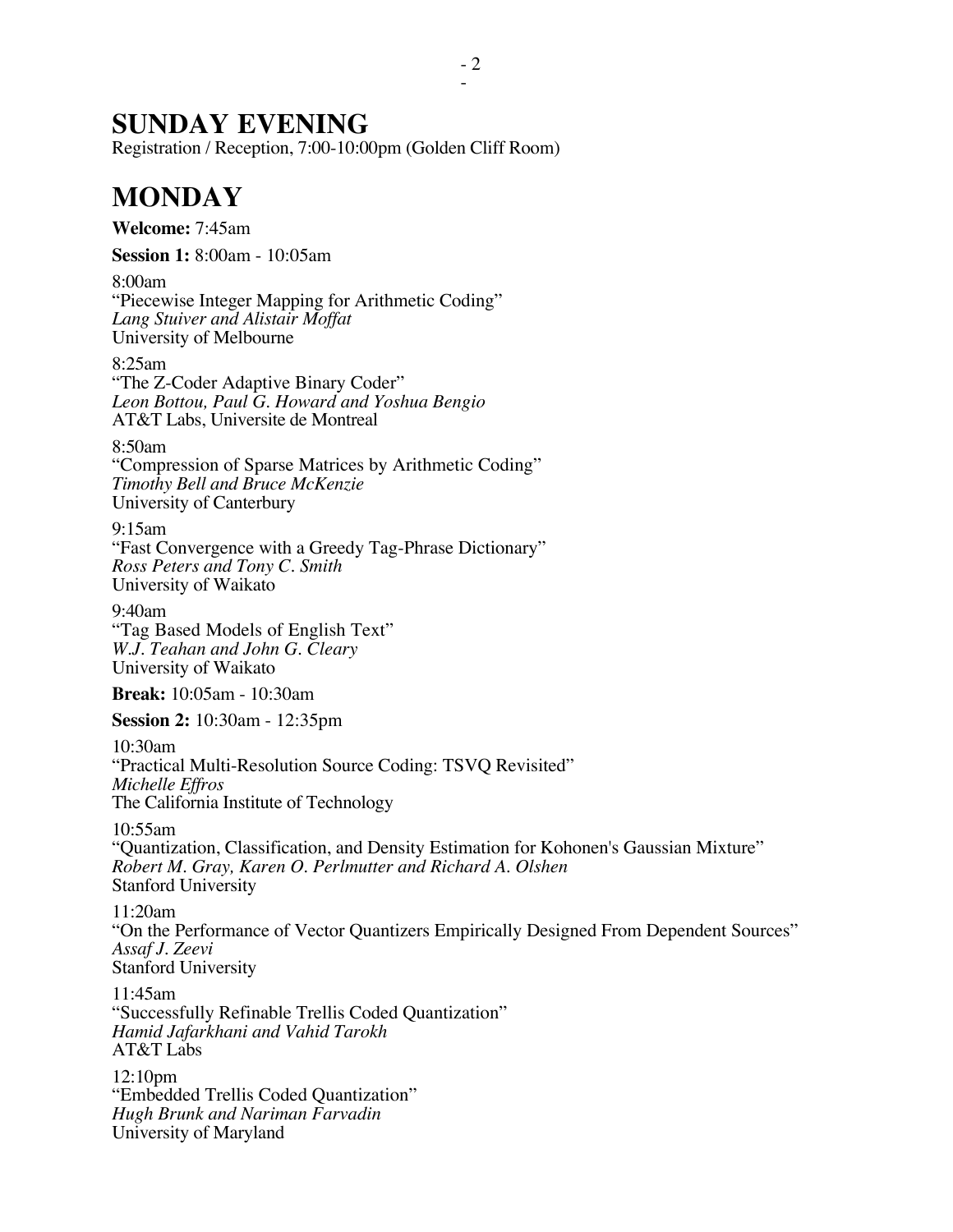**Lunch Break:** 12:35pm - 2:00pm

### **Mid-Day Invited Presentation:** 2:00pm - 3:00pm

"Multiple Descriptions as Joint Source Channel Codes" *Dr. Jelena Kovacevic* Bell Laboratories

**Break:** 3:00pm - 3:30pm

**Session 10:** 3:30pm - 5:10pm

3:30pm

"Multiple Pattern Matching in LZW Compressed Text" *Takuya Kida, Masayuki Takeda, Ayumi Shinohara, Masamichi Miyazaki, and Setsuo Arikawa* Kyushu Univeristy

3:55pm

"Pattern Matching in Text Compressed with the ID Heuristic" *Piera Baracaccia, Antonella Cresti, and Sergio De Agostino* Universita di Roma

4:20pm

"Some Theory and Practice of Greedy Off-Line Textual Substitution" *Alberto Apostolico and Stefano Lonardi* Purdue Univeristy, Universita di Padova

4:45pm "A Fast Algorithms for Making Suffix Arrays and for Burrows-Wheeler Transformation" *Kunihiko Sadakane* University of Tokyo

**Break:** 5:10pm - 5:35pm

**Session 11:** 5:35pm - 7:15pm

5:35pm "Joint Source/Channel Coding for Variable Length Codes" *N. Demir, K. Sayood* University of Nebraska

6:00pm "The Multiple Description Rate Region for High Resolution Source Coding" *Tamas Linder, Ram Zamir, and Kenneth Zeger* University of California, Tel-Aviv University, University of California

6:25pm "Turbo Decoding of Hidden Markov Sources with Unknown Parameters" *Javier Garcia-Frias and John Villasenor* University of California

6:50pm "Minimum Message Length Hidden Markov Modeling" *Timothy Edgoose, and Lloyd Allison* Monash University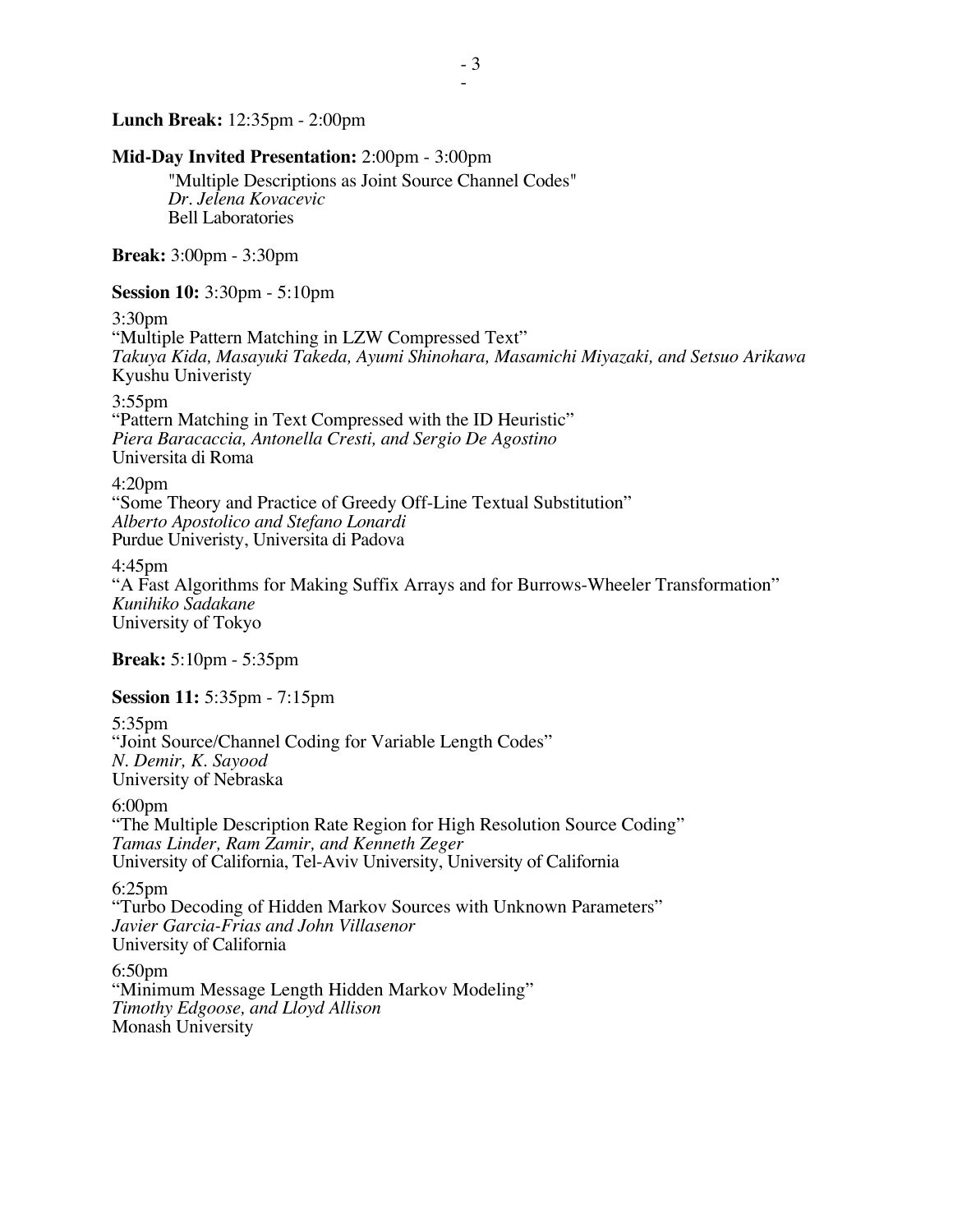# **TUESDAY**

**Session 5:** 8:00 - 10:05

8:00am

"Phrase Hierarchy Inference and Compression in Bounded Space" *Craig G. Nevill-Manning and Ian H. Witten* Stanford University, University of Waikato

8:25am

"The Context Trees of Block Sorting Compression" *Jesper Larsson* Lund University

8:50am

"The Prevention of Error Propagation in Dictionary Compression with Update and Deletion" *James A. Storer* Brandeis University

9:15am "Musical Image Compression" *David Bainbridge and Stuart Inglis* University of Waikato

9:40am "On-Line Compression of High Precision Images by Evolvable Hardware" *M. Salami, H. Sakanashi, M. Iwata, and T. Higuchi* Hokkaido University, Electrotechnical Laboratory

**Break:** 10:05am - 10:30am

**Session 6:** 10:30am - 12:35Pm

10:30am "Efficient Algorithms for Optimal Video Transmission" *Dexter Kozen, Yaron Minsky, and Brian Smith* Cornell University

10:55am "A Locally Optimal Design Algorithm for Block-Based Multi-Hypothesis Motion-Compensated Prediction<sup>"</sup> *Markus Flierl, Thomas Wiegand and Bernd Girod* University of Erlangen, Stanford University

11:20am "Intensity Controlled Motion Compensation" *Jarkko Kari, Mihai Gavrilescu* University of Iowa

11:45am "The H.263+ Video Coding Standard: Complexity and Performance" *Berna Erol, Michael Gallant, Guy Cote and Faouzi Kossentini* University of British Columbia

12:10pm "Codeword Asigment for Fixed-Length Entropy Coded Video Streams" *Ramon Llados-Bernaus and Robert L. Stevenson* University of Notre Dame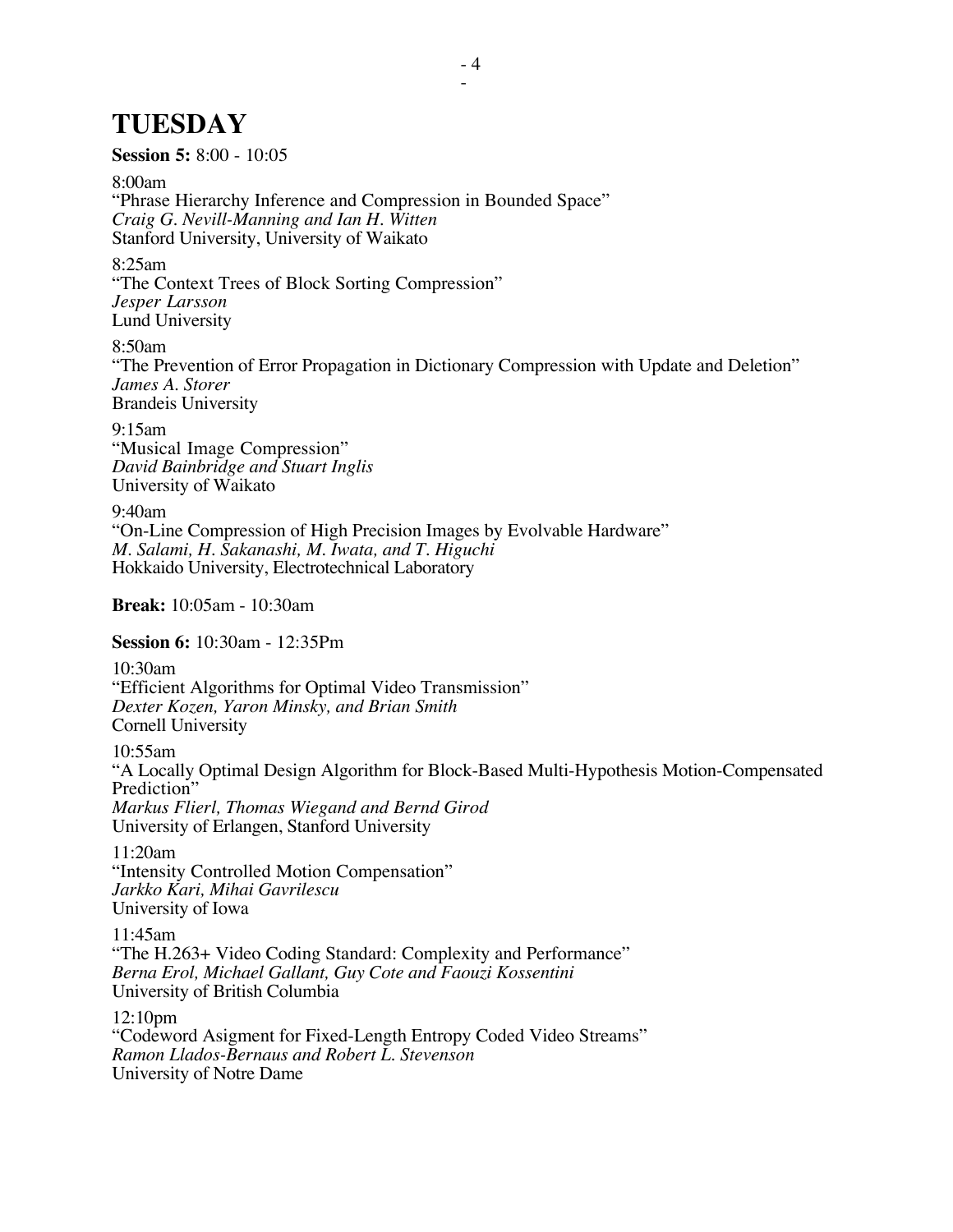### **Lunch Break:** 12:35pm - 2:00pm

**Session 7:** 2:00pm - 4:30Pm

2:00 "Non-Uniform PPM and Context Tree Models" *J. Aberg, Yu Shtarkov, B. J. Smeets* Lund University, Russian Academy of Sciences, Lund University 2:25 "Correcting English Text Using PPM models" *W.J. Teahan, S. Inglis, J.G. Cleary, and G. Holmes* University of Waikato  $2:50$ "Context Tables: A Tool for Describing Text Compression Algorithms" Hidetoshi Yokoo Gunma University 3:15 "Context Models for Palette Images" *Paul J. Ausbeck Jr.* University of California 3:40 "Compression by Model Combination" *Tong Zhang* Stanford University 4:05 "Bayesian State Combining for Context Models" *Suzanne Bunton* University of Washington

## **POSTER SESSION AND RECEPTION**

4:45-7:30pm In the Golden Cliff Room

(Abstracts of each presentation appear in the proceedings.)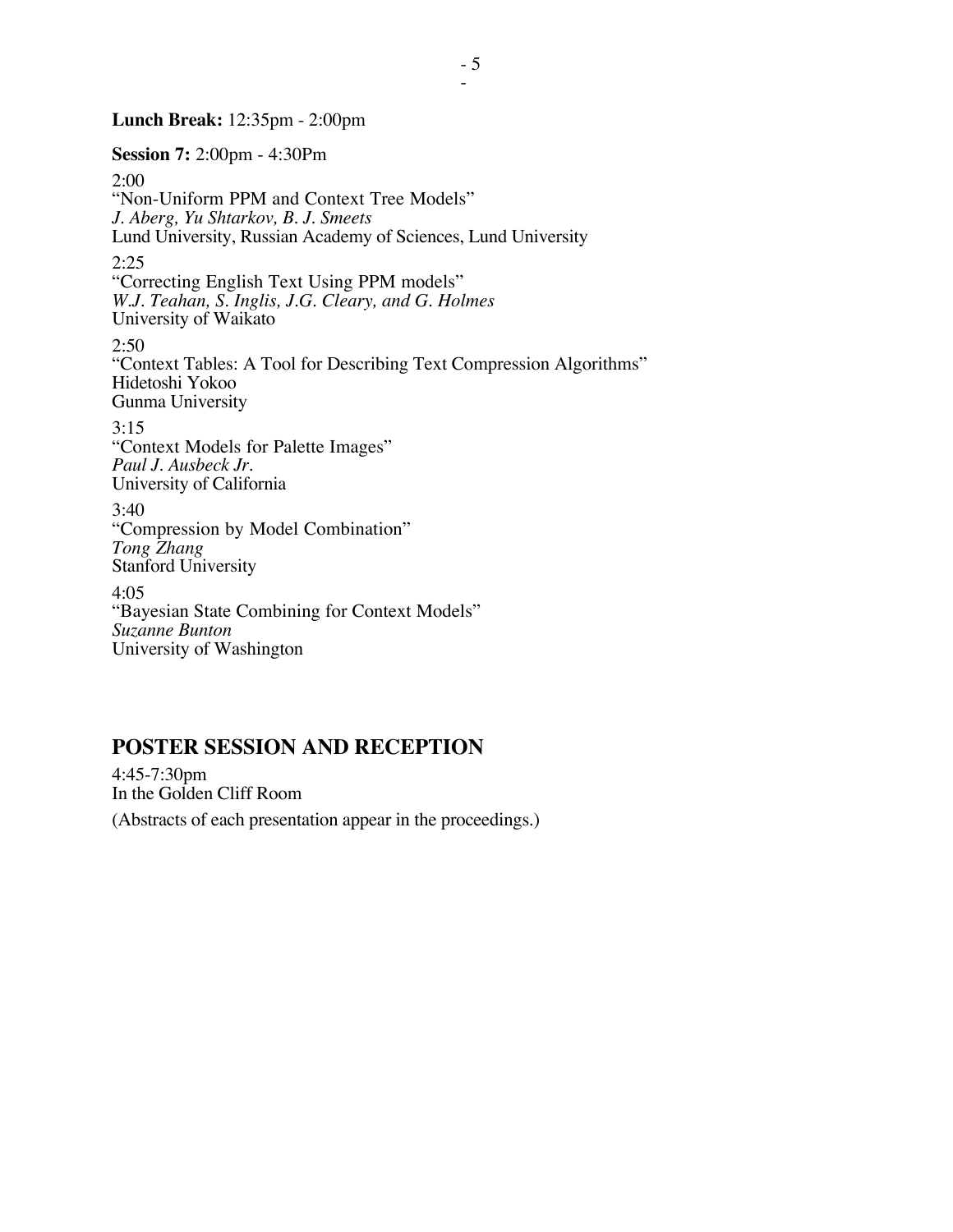# **WEDNESDAY**

### **Session 8:** 8:00am - 10:05am

### 8:00am

"Image Transmission Using Arithmetic Coding Based Continuous Error Detection" *Igor Kozintsev, Jim Chou and Kannan Ramchandran* University of Illinois

### 8:25am

"Transmission Error Robust Fractal Coding Using a Model-Residual Approach" *Mirek Novak* Lund University

### 8:50am

"A Lossless 2-D Image Compression Technique for Synthetic Discrete-Tone Images" *Jeffrey M. Gilbert and Robert W. Brodersen* University of California

9:15am

"Linear Time Construction of Optimal Context Trees" *Harald Helfgott and Martin Cohn* Brandeis Universtiy

### 9:40am

"Lossless Interframe Image Compression via Context Modeling" *Xiaolin Wu, Wai-Kin Choi and Nasir Memon* University of Western Ontario, Chinese University of Hong Kong, Northern Illinois University

### **Break:** 10:05am - 10:30am

**Session 9:** 10:30am - 12:35pm

10:30am

"Optimal Multiple-Description Transform Coding of Gaussian Vectors" *Vivek K. Goyal and Jelena Kovacevic* University of California, Bell Laboratories

10:55am

"Line Based, Reduced Memory, Wavelet Image Compression" *Christos Chrysafis and Antonio Ortega* University of Southern California

11:20am

"A Low-Complexity Modeling Approach for Embedded Coding of Wavelet Coefficient" *Erik Ordentlich, Marcelo Weinberger, Gadiel Seroussi* Hewlett-Packard Laboratories

### 11:45am

"Robust Wavelet Zerotree Image Compression with Fixed-Length Packetization" *Jon Rogers and Pamela Cosman* University of California

12:10pm

"Efficient Lossless Coding of Medical Image Volumes Using Reversible Integer wavelet Transforms" *Ali Bilgin, George Zweig, and Michael Marcellin* University of Arizona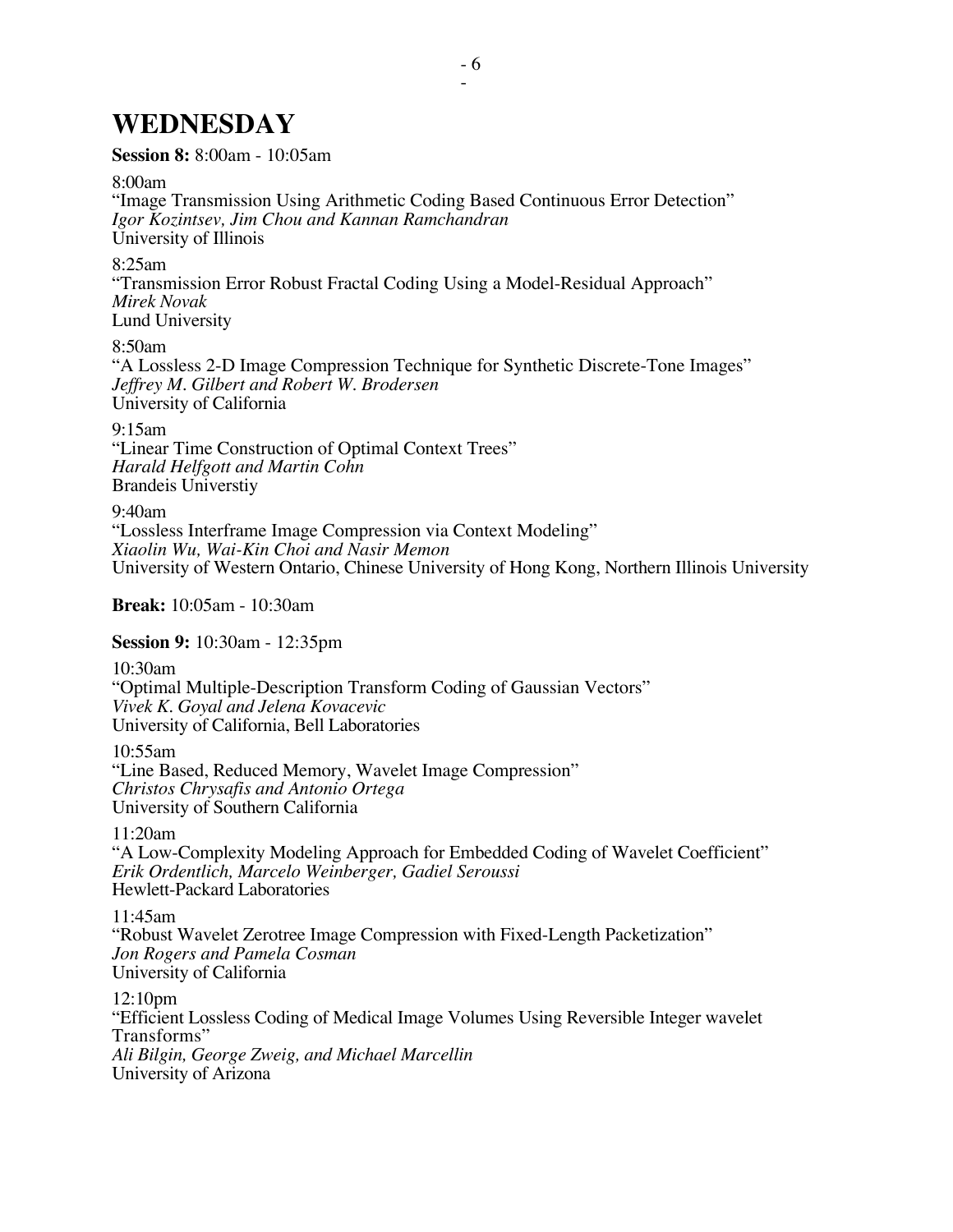### **Lunch Break:** 12:35pm - 2:00pm

**Mid-Day Invited Presentation:** 2:00pm - 3:00pm "Computational Costs of Surprise" *Prof. Alberto Apolostico* Purdue University / University of Padova **Break:** 3:00pm - 3:30pm **Session 10:** 3:30pm - 5:10pm 3:30pm "On Suboptimal Multidimensional Companding" *Stephan F. Simon* Aachen University of Technology (RWTH) 3:55pm "Accurate Subband Coding with Low Resolution Quantization" *Zoran Cvetkovic* AT&T Labs 4:20pm "Extending TMW for Near Lossless Compression of Greyscale Images" *Bernd Meyer and Peter Tischer* Monash University 4:45pm "Reversible Variable Length Codes for Efficient and Robust Image and Video Coding" *Jiangtao Wen and John Villasenor* University of California **Break:** 5:10pm - 5:35pm **Session 11:** 5:35pm - 7:15pm 5:35pm "Variable-to-Fixed Length Codes for Predictable Sources" *Serap Savani* Lucent Technologies 6:00pm "Switching Between Two Universal Source Coding Algorithms" *Paul Volf and Frans Willems* Eindhoven University of Technology 6:25pm "Optimal Lossless Compression of a Class of Dynamic Sources" *John H. Reif and James A. Storer* Duke University, Brandeis University 6:50pm "Universal Data Compression and Linear Prediction" *Meir Feder and Andrew Singer* Tel-Aviv University, Advanced Systems Directorate